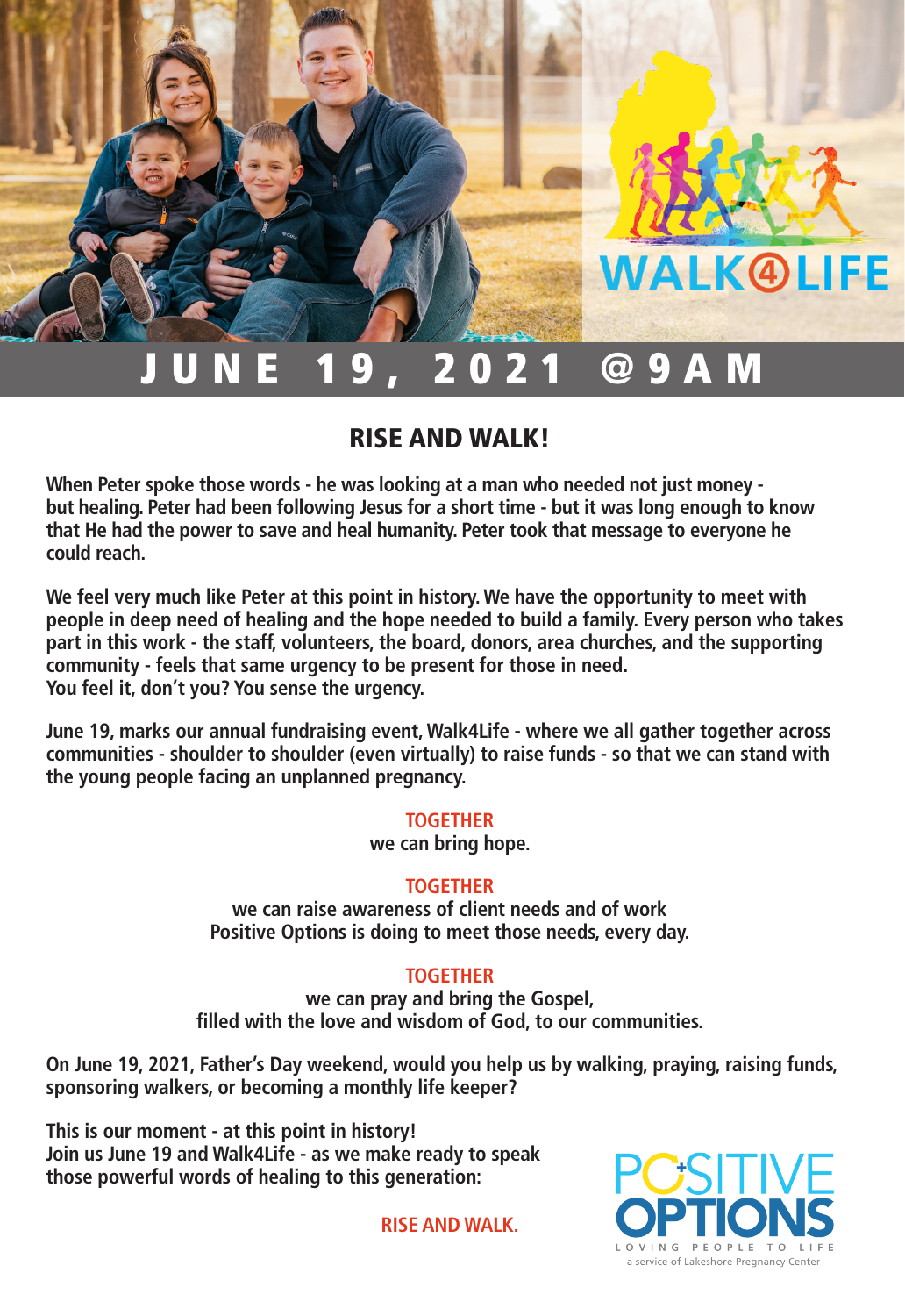

We hope that you will partner with us in the Positive Options 2021 Walk4Life. We would love to have a team from every church, group or family in the area participate this year so that we can make a bold statement about our shared support for the protection of the unborn and families. Join us for our annual prayer walk as we unite together as believers, walk, collect pledges and pray we can make a real difference in our communities. For more information visit our website at: www.lpcenters.com/walk4life-2021

## TWO WALK OPTIONS:

**WALK WHERE YOU ARE grab your family, friend, or small group and walk in a location near you!**

**HOST A WALK get your church or group involved by hosting a walk at your location... invite people to become walkers at your event.**

#### 2 WAYS TO SIGN UP: ....

#### SIGN UP ONLINE PLEDGE FORM

- A. Go to: givebutter.com/walk4life2021
- B. Click on the BECOME A WALKER button under the image.
- C. Use Facebook or an Email to create an Account.
- D. Share your page with family and friends.
- E. No need to collect money! Donations can be made via Venmo, Paypal or Credit Card.
- F. Walk with your loved ones on June 19, 2021.

#### COMPLETE THIS PAPER PLEDGE FORM

- A. Copy or use this paper pledge form. Visit lpcenters.com/walk4life2021 to download more pages.
- B. Ask family and friends to sponsor your walk.
- C. Collect donations and drop them off at your local Positive Options.
- D. Walk with your loved ones on June 19, 2021, honoring local social distancing recommendations.

#### PRIZE INCENTIVE

#### ALL PARTICIPANTS REACHING \$75.00 OR MORE IN DONATIONS WILL RECEIVE

A "GOODIE BAG". (Your goodie bag will contain a Positive Options water bottle, mask and other items. Pick up a bag at your local Positive Options Office between June 21-25, 2021)

#### \$1,200 RAISED SAVES ONE LIFE!

First 3 walkers to raise \$1,200 win a Gift Basket loaded with goodies.\*\*

#### \$2,500 PRIZE DRAWING:

Raise \$2,500 or more in paid pledges by JULY 2,2021 to be eligible for a chance to win an Apple Watch.\*\*

#### TOP FUNDRAISER PRIZE:

The walker with the highest total paid pledges by JULY 2, 2021, wins a sit in Kayak, and a Dinner for 2 Gift Certificate with several restaurant options.\*\*

\*\* Staff and Board are not eligible.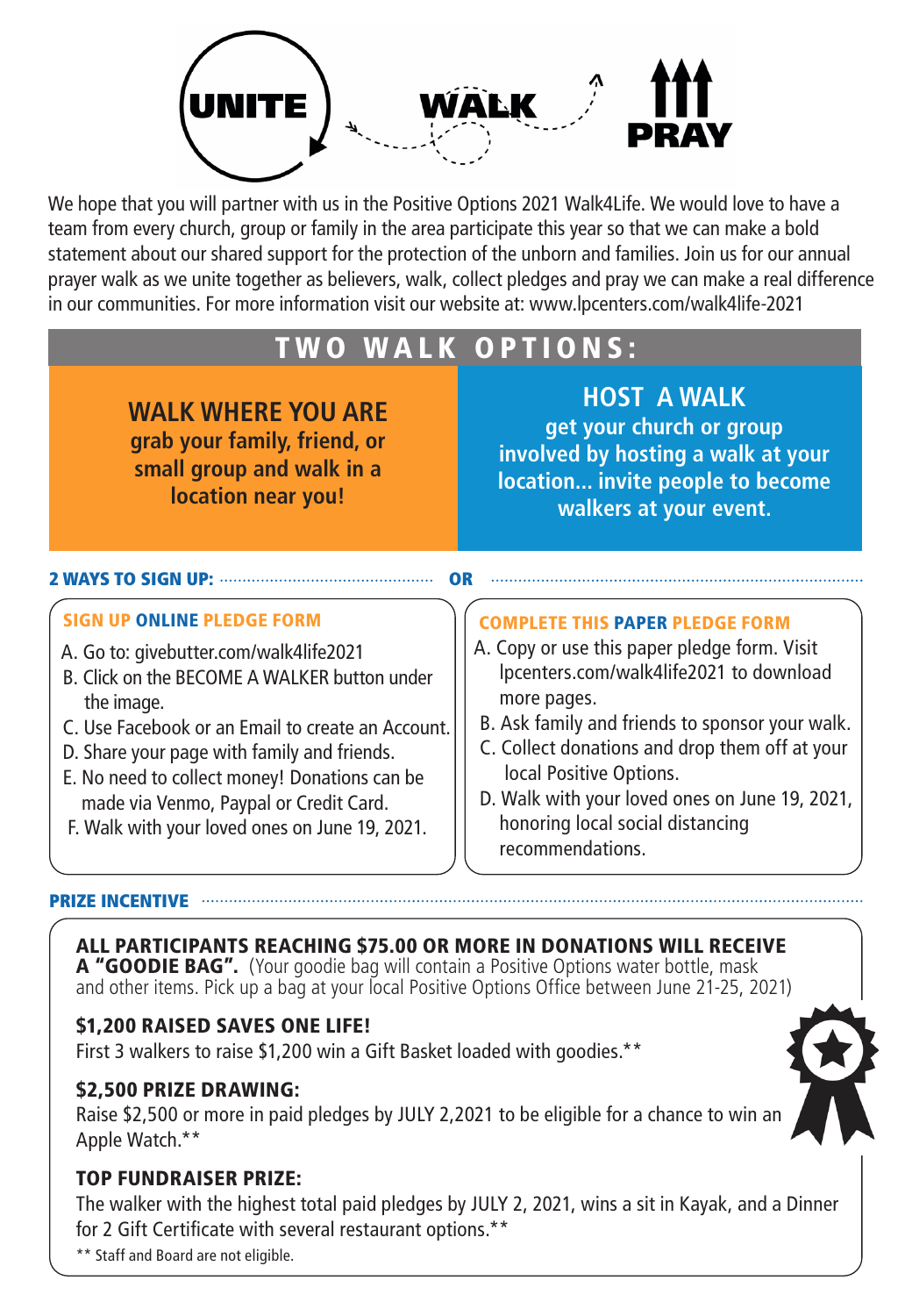#### SPONSORSHIP FORM TO BE USED IN THE EVENT THAT AN ONLINE FUNDRAISING PAGE IS NOT CREATED

| <b>WALK4LIFE SPONSORSHIP FORM</b>                                                                                                                                                                                                    | <b>WALK4LIFE 2021</b> (all gifts are tax deductible) |
|--------------------------------------------------------------------------------------------------------------------------------------------------------------------------------------------------------------------------------------|------------------------------------------------------|
|                                                                                                                                                                                                                                      | My Goal is: \$                                       |
|                                                                                                                                                                                                                                      |                                                      |
| Phone: <u>Communication</u>                                                                                                                                                                                                          |                                                      |
| E-mail: <u>Alexander Alexander Alexander Alexander Alexander Alexander Alexander Alexander Alexander Alexander Alexander Alexander Alexander Alexander Alexander Alexander Alexander Alexander Alexander Alexander Alexander Ale</u> | Total Collected: \$                                  |
|                                                                                                                                                                                                                                      |                                                      |

#### **I AM NOT ABLE TO PARTICIPATE BUT WOULD LIKE TO MAKE A DONATION**

**PLEASE PRINT (Make checks payable to Lakeshore Pregnancy Center.)**

| <b>NAME</b>                                                                                                                                                    | <b>NAME</b>                                                                                                                                                 |  |  |
|----------------------------------------------------------------------------------------------------------------------------------------------------------------|-------------------------------------------------------------------------------------------------------------------------------------------------------------|--|--|
| <b>ADDRESS</b>                                                                                                                                                 | <b>ADDRESS</b>                                                                                                                                              |  |  |
| ZIP<br><b>CITY</b><br><b>STATE</b>                                                                                                                             | <b>CITY</b><br><b>STATE</b><br>ZIP                                                                                                                          |  |  |
| PHONE                                                                                                                                                          | PHONE                                                                                                                                                       |  |  |
| <b>E-MAIL (FOR RECIEPT)</b>                                                                                                                                    | <b>E-MAIL (FOR RECIEPT)</b>                                                                                                                                 |  |  |
| $\square$ \$50<br>$\square$ \$100<br>$\Box$ \$200<br>$\square$ \$20<br>$\Box$ OTHER<br>$\bigcap$ CASH<br>$\Box$ CHECK# $\_\_\_\_\_\_\_\_\_\_\_\_\_\_$<br>PAID: | $\Box$ \$50<br>$\square$ \$20<br>$\square$ \$100<br>$\Box$ \$200<br>$\Box$ OTHER<br>$\bigcap$ CASH<br>$\Box$ CHECK# $\Box$<br>PAID:                         |  |  |
| <b>NAME</b>                                                                                                                                                    | <b>NAME</b>                                                                                                                                                 |  |  |
| <b>ADDRESS</b>                                                                                                                                                 | <b>ADDRESS</b>                                                                                                                                              |  |  |
| <b>CITY</b><br><b>STATE</b><br><b>ZIP</b>                                                                                                                      | <b>CITY</b><br><b>STATE</b><br>ZIP                                                                                                                          |  |  |
| PHONE                                                                                                                                                          | PHONE                                                                                                                                                       |  |  |
| <b>E-MAIL (FOR RECIEPT)</b>                                                                                                                                    | <b>E-MAIL (FOR RECIEPT)</b>                                                                                                                                 |  |  |
| $\Box$ \$50<br>$\square$ \$100<br>$\square$ \$200<br>$\Box$ \$20<br>$\Box$ OTHER<br>$\Box$ CHECK# $\_\_\_\_\_\_\_\_\_\_\_\_\_\_\_$<br>$\Box$ CASH<br>PAID:     | $\square$ \$50<br>$\square$ \$100<br>$\square$ \$200<br>$\Box$ \$20<br>$\Box$ OTHER<br>$\Box$ CHECK# $\_\_\_\_\_\_\_\_\_\_\_\_\_\_$<br>$\Box$ CASH<br>PAID: |  |  |
| <b>NAME</b>                                                                                                                                                    | <b>NAME</b>                                                                                                                                                 |  |  |
| <b>ADDRESS</b>                                                                                                                                                 | <b>ADDRESS</b>                                                                                                                                              |  |  |
| <b>CITY</b><br><b>STATE</b><br>ZIP                                                                                                                             | <b>STATE</b><br>ZIP<br><b>CITY</b>                                                                                                                          |  |  |
| <b>PHONE</b>                                                                                                                                                   | <b>PHONE</b>                                                                                                                                                |  |  |
| <b>E-MAIL (FOR RECIEPT)</b>                                                                                                                                    | E-MAIL (FOR RECIEPT)                                                                                                                                        |  |  |
| $\Box$ \$50<br>$\square$ \$100<br>$\square$ \$200<br>$\Box$ \$20<br>$\Box$ OTHER<br>$\Box$ CASH<br>$\Box$ CHECK#.<br>PAID:                                     | $\square$ \$50<br>$\square$ \$100<br>$\square$ \$200<br>$\Box$ \$20<br>$\Box$ OTHER<br>$\Box$ CASH<br>$\Box$ CHECK# $\Box$<br>PAID:                         |  |  |

**FEEL FREE TO DOWNLOAD THIS PAGE FROM OUR WEBSITE (LPCENTERS.COM/WALK4LIFE2021) OR MAKE COPIES OF THIS PAGE**